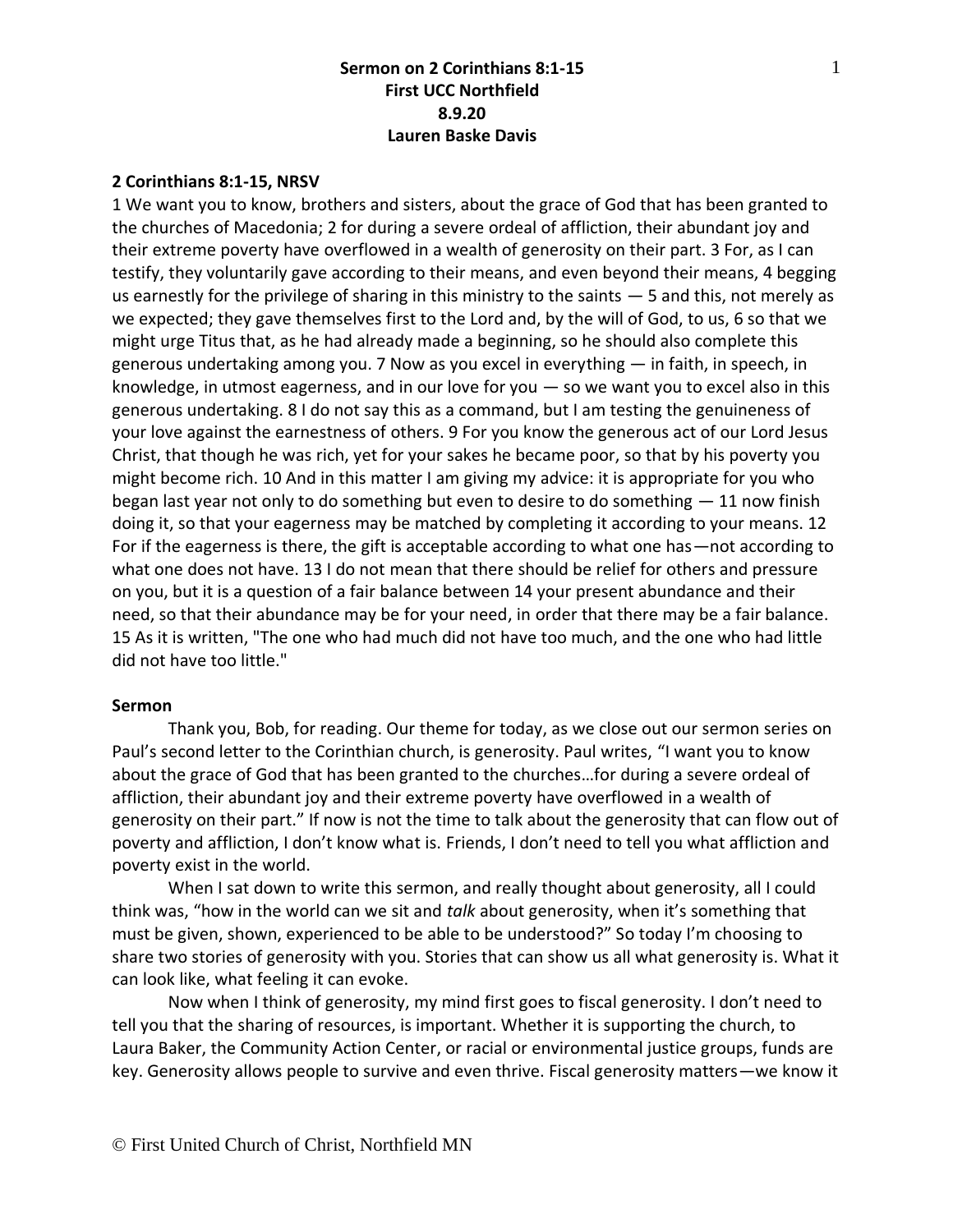does—especially in this time when so many are experiencing job loss and economic uncertainty.

Dr. Michael Osterholm, Director of the Center for Infectious Disease Research and Policy at the U of M, co-authored an article this past Friday for the New York Times with Neel Kashkari, president of the Federal Reserve Bank of Minneapolis. Maybe you saw it. They wrote about the need for a 6-week national lockdown to control the spread of the virus. They also wrote about how unfair this pandemic has been to front line workers. "Millions of low wage, front line service workers," they write, "have lost their jobs or been put in harm's way." Meanwhile, white collar workers have largely been spared from economic hardship. But it's even more than that, they write, because those who have kept jobs and not been put in harm's way are even saving money right now because they aren't eating out, going to events or on vacations. These folks are actually saving money in this time.

This is where they say that those who have been spared and are saving can help those who are financially suffering. This is where they call upon the wide readership of the NY Times to entertain generosity as a nation. Though they don't call it generosity, they are advocating for generosity of spirit—a willingness to sacrifice for a 6-week lockdown—and generosity of pocket to financially help neighbors. Why? Because if people can't pay their bills, it will ripple through the economy and make the downturn much worse, they counsel, but also they declare, "it's the right thing to do." So that we can all get through this together. $1$ 

Or as Paul puts it, "I do not mean that there should be relief for others and pressure on you. It's a question of a fair balance between your present abundance and their need, so that their abundance may be for your need, in order that there may be a fair balance. As it is written, "The one who had much did not have too much, and the one who had little did not have too little." Osterholm and Kashkari entreat us to believe that generosity, in spirit and action, matters. That it matters right now—certainly economically, but also—to the degree that it may affect life and death. Generosity can affect how much we or our neighbors sink or stay afloat.

To give you an idea of the generosity that is needed in our own Northfield community, at the area [clergy] group meeting this past Wednesday, Community Action Center Executive Director Scott Wopata shared that the CAC is on track in 1 year to spend 17 years' worth of what they usually spend in housing aid. If you need housing aid, you are not alone, and resources to help you. And if you and those in your home find yourselves in a place with more than enough, maybe this is the moment you are called to be generous.

There are many ways to be generous that don't involve money, too. Holy Trinity Lutheran Church in Minneapolis is in the neighborhood where George Floyd was murdered this past May. And when protests began following Floyd's brutal murder, the congregation jumped

<sup>1</sup> Michael T. Osterholm and Neel Kashkari, [https://www.nytimes.com/2020/08/07/opinion/coronavirus](https://www.nytimes.com/2020/08/07/opinion/coronavirus-lockdown-unemployment-death.html?referringSource=articleShare&fbclid=IwAR30_QIO3U6tcZH0ENkC7qcX0m3QUEBNop3RJXRUHRIyhWOx5ES9nhF0658)[lockdown-unemployment-](https://www.nytimes.com/2020/08/07/opinion/coronavirus-lockdown-unemployment-death.html?referringSource=articleShare&fbclid=IwAR30_QIO3U6tcZH0ENkC7qcX0m3QUEBNop3RJXRUHRIyhWOx5ES9nhF0658)

[death.html?referringSource=articleShare&fbclid=IwAR30\\_QIO3U6tcZH0ENkC7qcX0m3QUEBNop3RJXRUHRIy](https://www.nytimes.com/2020/08/07/opinion/coronavirus-lockdown-unemployment-death.html?referringSource=articleShare&fbclid=IwAR30_QIO3U6tcZH0ENkC7qcX0m3QUEBNop3RJXRUHRIyhWOx5ES9nhF0658) [hWOx5ES9nhF0658](https://www.nytimes.com/2020/08/07/opinion/coronavirus-lockdown-unemployment-death.html?referringSource=articleShare&fbclid=IwAR30_QIO3U6tcZH0ENkC7qcX0m3QUEBNop3RJXRUHRIyhWOx5ES9nhF0658)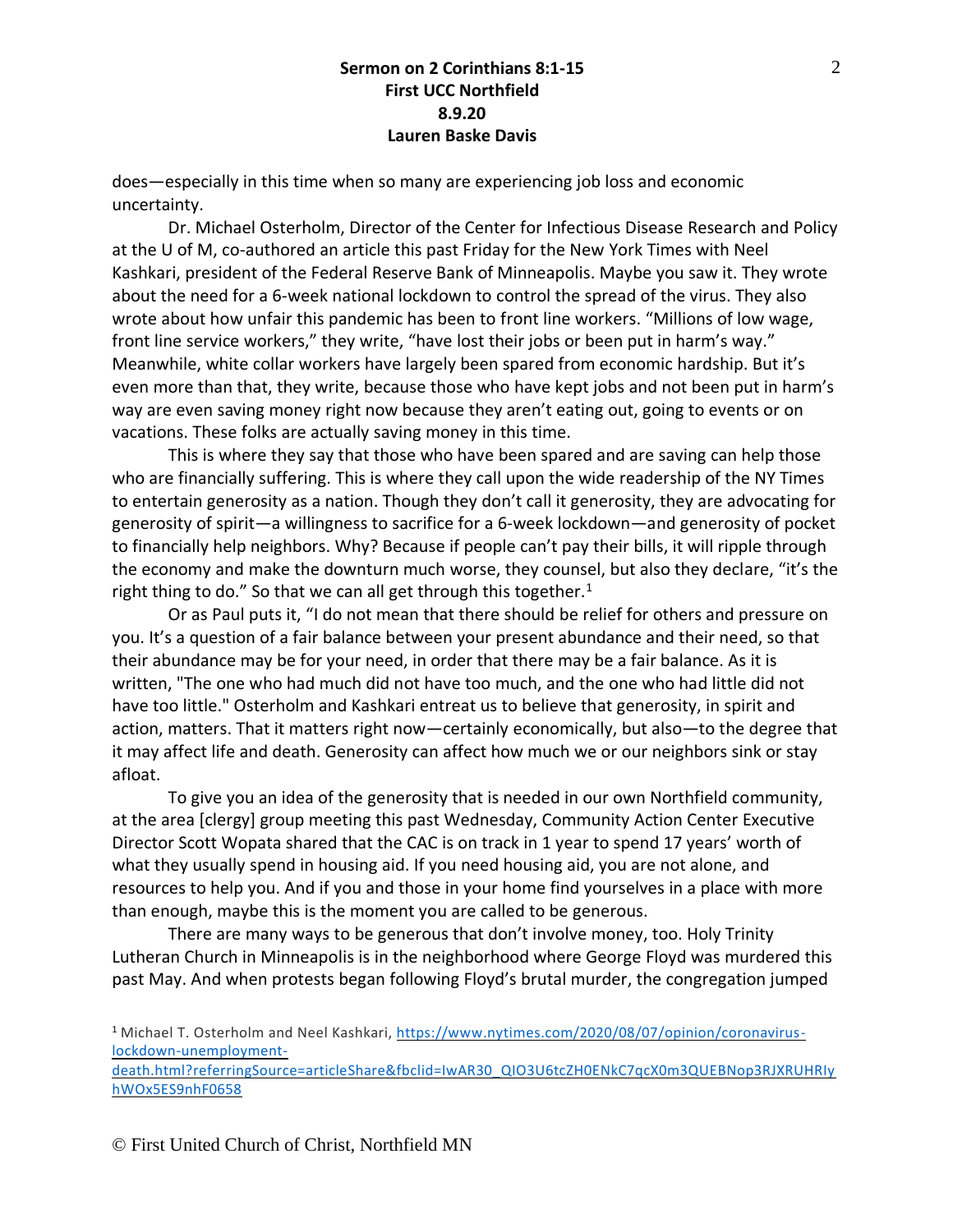out of quarantine and threw open their doors to hand out bottles of water to protestors, and to help "those who had been tear gassed by authorities." News crews from around the globe flooded the church lawn and set up camp there. And as protests went on and fires burned, the church became a food and necessity distribution site for the neighborhood.

Ingrid Rasmussen is the Lead Pastor at Holy Trinity. She tells a story about the spirit of generosity that was present during one of those early times when they first became a food distribution site for the neighborhood. "We couldn't have imagined," she said, just weeks before, "that we would be feeding about 8,000 families each week…but that's how revolutions, begin, isn't it," she said. "Sleepy people who have been inculcated by the empire, people tranquilized by the status quo are thrust into a new reality. Their imaginations are opened to new possibilities that seemed out of reach 10 days, 10 minutes, 10 seconds ago, now take up residence in hearts, and minds, and churches, and governments." A generosity of spirit grows and something new is able to begin because of it, something that can change a community, a world.

Ingrid tells the story that as they prepared to begin Holy Trinity's food distribution site, that first week, "there were hundreds of people in line. These were neighbors with real needs, and we could feel the energy of the crowd rising. You know the energy I'm talking about," she said, "Competitive energy that tells us that there's never enough. One of the English speaking volunteers jumped on a table to address the crowd. A Spanish speaking leader stood to his left and a Somali speaker stood to his right. The English speaker addressed the crowd yelling, "THERE IS ENOUGH. (repeated)" The Spanish speaker offered the same promise in Spanish and then the assurance was spoken in Somali. And then each of them said it again. There is enough! The crowd gathered began to repeat it back, each guest in their own language. It took on the form of this call and response." Pastor Ingrid said that she could feel, "the competitive empire energy transforming to something new. Something that felt like community. Something that felt like the commonwealth of God."

And that's what a spirit of generosity can do. It's easy, you see, for those with resources to help with some aid, and then go back to comfortable lives. But a spirit of generosity doesn't stop with a moment. A spirit of generosity wants there to be no need for families to stand in line for hours to receive 1 bag of groceries. Or to have to appeal for housing aid. A spirit of generosity wants there to be a different way for people to live together in the world. Just as Jesus was about a completely different way of living in the world—a way that upset the empire, because empire thrives on scarcity.

A couple of weeks ago, I talked about author Rebecca Solnit. I'm going to quote her again. Solnit says, "the basic generosity and empathy of most ordinary people should be regarded as a treasure. A light. An energy source that can drive a better society if it is recognized and encouraged." Generosity, Solnit says, offers a foreshadowing of what is possible, and necessary.<sup>2</sup> The power of generosity is in the sharing, in the giving, but even more so, it's the kind of power that can shift societies into more equitable communities. The power

2 I am indebted to Rev. Ingrid Rasmussen, and the work of Holy Trinity Lutheran Church, Minneapolis, which informed this sermon.

© First United Church of Christ, Northfield MN